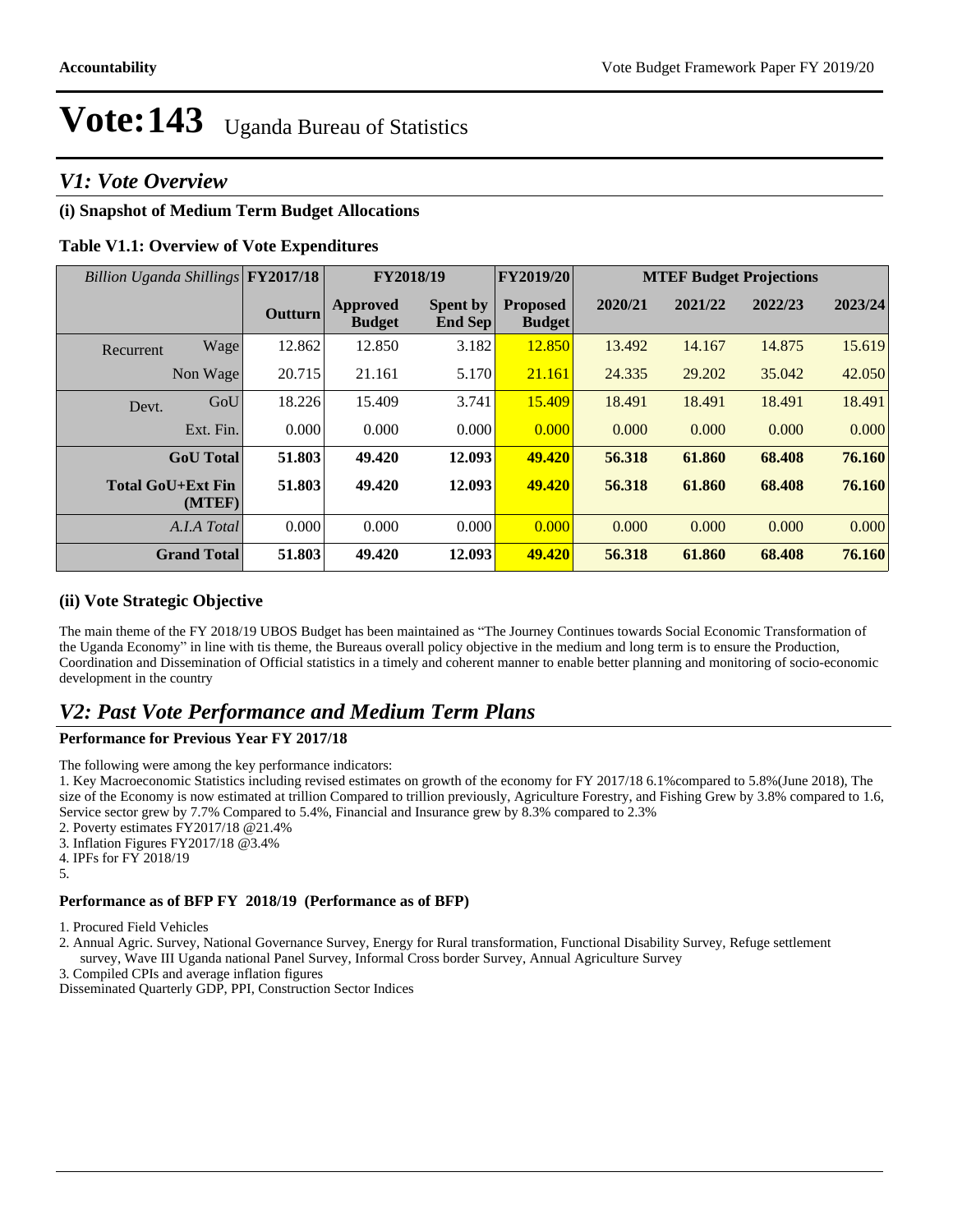#### **FY 2019/20 Planned Outputs**

Macro-Economic Statistical Indicators; Annual GDP and Quarterly GDP(National Accounts), Consumer Price Indices(Inflation Figures Including National and regional CPI, Residential Property Indice, Price Indices, & etc), Trade and government Financial Statistics both national and at district, Satelite Accounts(Water, Forestry), Statistical Abstracts for the entire nation

Population and Social Statistics; Tourism & Immigration Statistics Gender dis-aggregated and Equity responsive( Inbound, Expenditure, Motivation & Accommodation), Labor force Survey(Employment by Gender, Rural/UbarnSector age, disability),Population DynamicsReport( by region-rural/urban, sex dis aggregated age, disability) Education, Initiate the 2022 Population Census Planning, 2019 National service Delivery Survey, 2019/20 Uganda national Household Survey, 2019 Uganda National House hold Survey.

Industry & Agriculture; Uganda business Inquiry, Energy and Infrastructure, Producer Price Indices, Index of Production, Uganda census of Agriculture( Aquaculture Livestock, Fish&Crop)

Plan for National Statistical Development III & UBOS Strategic Plan III with gender responsive - sex disaggregated, disability, age, region, and sub national programmes.

Strategic Plans for Statistics for the 18 sectors of government with gender responsive - sex disaggregated, disability, age, region, and sub national programmes

Quality assurance of statistical products (Monitoring and Evaluation reports  $\&$  (gender responsive  $-$  (male and female, disability, age, by programme, national and sub national information)

Statistical Quality Assurance - sub regional representation, gender responsiveness - age, disability, sex, rural/urban)

Remuneration & Capacity Development (Skills Development) by age, sex, sub regional distribution)

Mainstreaming Gender Statistics in Statistical Production - planning, design, processing and dissemination.

Geo-Mapping of the country forCensusesand Surveys by national and sub regional, sector, and gender responsiveness – sex and age Indicator based Geospartial maps (business, education, poverty) Indicative Planning Figures (Land Area estimates) District level maps

Uganda Census of Agriculture and Aquaculture-Livestock Census (Special Program)± Annual Agricultural Statistics Producer Prices for Agriculture (PPI-A) Administrative data (Livestock, Fisheries and crop) Environment statistics (waste, land, forestry and water statistics) Capacity Building and development of methodologies and dissemination (NASTC, Countrystat)

Gender and equity responsive community statistics for 8 Higher Local Governments, 4 Municipalities Community profiles for LGs disaggregated by sex Statistical capacity and training needs assessment for Male and Female staff in all HLGs and Municipalities Statistical Capacity Building for for Male and Female staff in HLGs and Municipalities

#### **Medium Term Plans**

The Bureaus' Medium Term Plans is to ensure th production, Coordination and Dissemination of official Statistics in a timely and coherent manner to enable better planning and monitoring of socio - economic development in the country.

#### **Efficiency of Vote Budget Allocations**

The Bureau has Prioritized her allocations to the key regular surveys

#### **Vote Investment Plans**

Entebbe Redevelopment

#### **Major Expenditure Allocations in the Vote for FY 2019/20**

The biggest cost in the Bureau is Field Allowances for Data collection and Field Vehicle maintenance

#### **V3: PROGRAMME OUTCOMES, OUTCOME INDICATORS AND PROPOSED BUDGET ALLOCATION**

#### **Table V3.1: Programme Outcome and Outcome Indicators**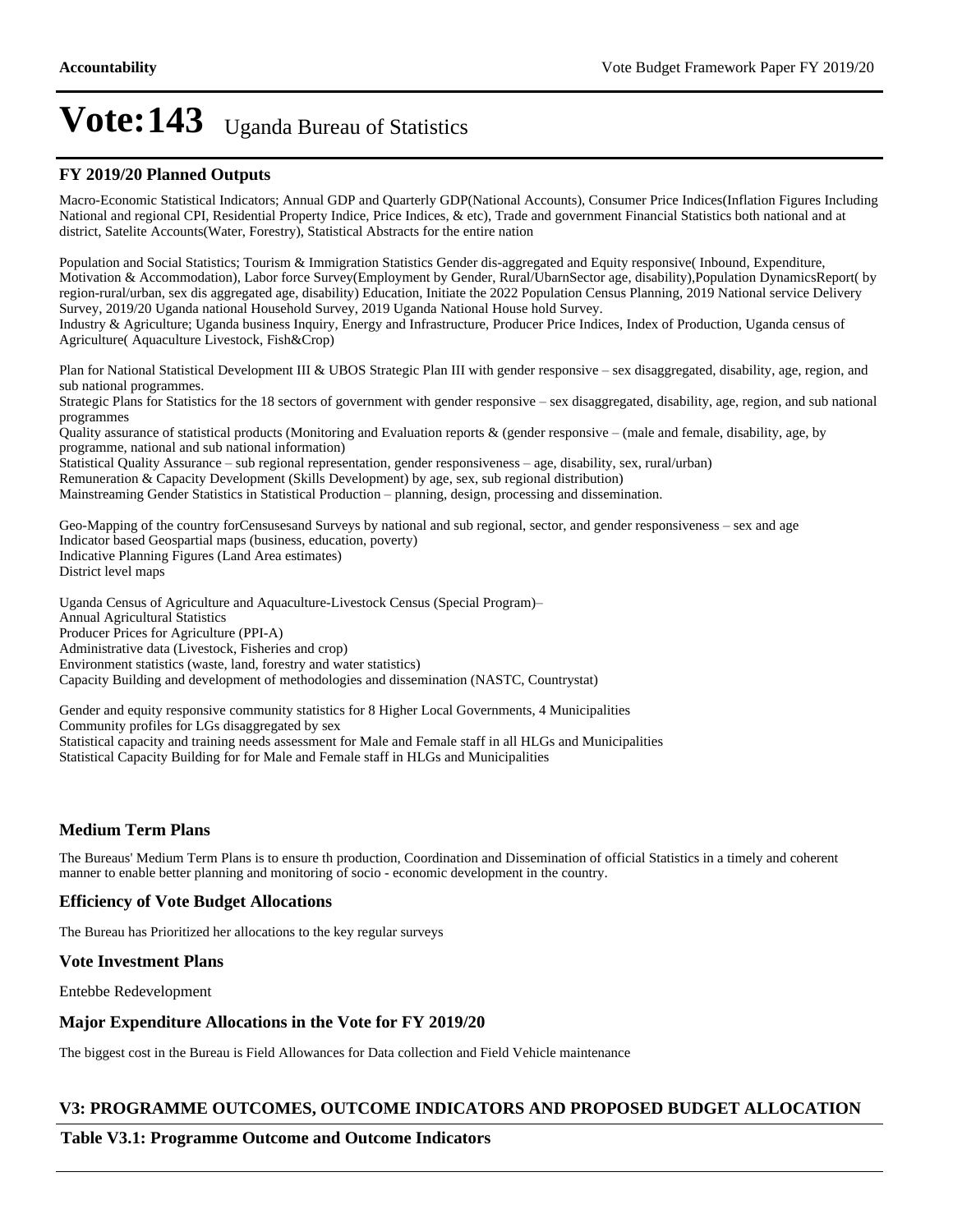| <b>Programme:</b>                                                                                        | 55 Statistical production and Services                                                                                                                                                                                                                                                                                                                                                                                                                                                                                                                                                       |                          |                                |  |                            |                          |                          |                          |
|----------------------------------------------------------------------------------------------------------|----------------------------------------------------------------------------------------------------------------------------------------------------------------------------------------------------------------------------------------------------------------------------------------------------------------------------------------------------------------------------------------------------------------------------------------------------------------------------------------------------------------------------------------------------------------------------------------------|--------------------------|--------------------------------|--|----------------------------|--------------------------|--------------------------|--------------------------|
| <b>Programme Objective:</b>                                                                              | The Bureau's overall Policy objective in the medium and long term is to ensure the Production<br>, Coordination and Dissemination of official statistics in a Timely and Coherent manner to enable better<br>planning and monitoring of socio-economic development in the country. This overall policy objective is<br>addressed through three strategic areas namely:<br>1. Improve Coordination and Management of the National Statistical System<br>2. Strengthen Production, Development and Dissemination of Quality Statistics<br>3. Efficient and Effective Institutional performance |                          |                                |  |                            |                          |                          |                          |
| <b>Responsible Officer:</b>                                                                              | <b>Executive Director</b>                                                                                                                                                                                                                                                                                                                                                                                                                                                                                                                                                                    |                          |                                |  |                            |                          |                          |                          |
| <b>Programme Outcome:</b>                                                                                | Statistical planning and programmes enhanced in the National Statistical System                                                                                                                                                                                                                                                                                                                                                                                                                                                                                                              |                          |                                |  |                            |                          |                          |                          |
| <b>Sector Outcomes contributed to by the Programme Outcome</b>                                           |                                                                                                                                                                                                                                                                                                                                                                                                                                                                                                                                                                                              |                          |                                |  |                            |                          |                          |                          |
| 1. Sustainable Macroeconomic Stability                                                                   |                                                                                                                                                                                                                                                                                                                                                                                                                                                                                                                                                                                              |                          |                                |  |                            |                          |                          |                          |
|                                                                                                          |                                                                                                                                                                                                                                                                                                                                                                                                                                                                                                                                                                                              |                          |                                |  | <b>Performance Targets</b> |                          |                          |                          |
| <b>Programme Performance Indicators (Output)</b>                                                         |                                                                                                                                                                                                                                                                                                                                                                                                                                                                                                                                                                                              | 2017/18<br><b>Actual</b> | 2018/19<br>Q1<br><b>Actual</b> |  |                            | 2019/20<br><b>Target</b> | 2020/21<br><b>Target</b> | 2021/22<br><b>Target</b> |
| • Proportion of Established and Functional<br>75%<br>70%<br>statistical structures/Plans in MDAs & HLGs. |                                                                                                                                                                                                                                                                                                                                                                                                                                                                                                                                                                                              |                          |                                |  |                            |                          | 80%                      |                          |
| <b>Programme Outcome:</b>                                                                                | Increased Demand and use of data & statistical information                                                                                                                                                                                                                                                                                                                                                                                                                                                                                                                                   |                          |                                |  |                            |                          |                          |                          |
| <b>Sector Outcomes contributed to by the Programme Outcome</b>                                           |                                                                                                                                                                                                                                                                                                                                                                                                                                                                                                                                                                                              |                          |                                |  |                            |                          |                          |                          |
| 1. Sustainable Macroeconomic Stability                                                                   |                                                                                                                                                                                                                                                                                                                                                                                                                                                                                                                                                                                              |                          |                                |  |                            |                          |                          |                          |
|                                                                                                          |                                                                                                                                                                                                                                                                                                                                                                                                                                                                                                                                                                                              |                          |                                |  | <b>Performance Targets</b> |                          |                          |                          |
| <b>Programme Performance Indicators (Output)</b>                                                         |                                                                                                                                                                                                                                                                                                                                                                                                                                                                                                                                                                                              | 2017/18<br><b>Actual</b> | 2018/19<br>Q1<br><b>Actual</b> |  |                            | 2019/20<br><b>Target</b> | 2020/21<br><b>Target</b> | 2021/22<br><b>Target</b> |
| • Number of users accessing the UBOS Website                                                             |                                                                                                                                                                                                                                                                                                                                                                                                                                                                                                                                                                                              |                          |                                |  |                            | 2,000                    | 2,200                    | 2,700                    |
| <b>Programme Outcome:</b>                                                                                | <b>Enhanced Organisational Management</b>                                                                                                                                                                                                                                                                                                                                                                                                                                                                                                                                                    |                          |                                |  |                            |                          |                          |                          |
| <b>Sector Outcomes contributed to by the Programme Outcome</b>                                           |                                                                                                                                                                                                                                                                                                                                                                                                                                                                                                                                                                                              |                          |                                |  |                            |                          |                          |                          |
| 1. Sustainable Macroeconomic Stability                                                                   |                                                                                                                                                                                                                                                                                                                                                                                                                                                                                                                                                                                              |                          |                                |  |                            |                          |                          |                          |
| <b>Performance Targets</b>                                                                               |                                                                                                                                                                                                                                                                                                                                                                                                                                                                                                                                                                                              |                          |                                |  |                            |                          |                          |                          |
| <b>Programme Performance Indicators (Output)</b>                                                         |                                                                                                                                                                                                                                                                                                                                                                                                                                                                                                                                                                                              | 2017/18<br><b>Actual</b> | 2018/19<br>Q1<br><b>Actual</b> |  |                            | 2019/20<br><b>Target</b> | 2020/21<br><b>Target</b> | 2021/22<br><b>Target</b> |
| · Percentage increase in personnel trained in data<br>10%<br>analysis, interpretation and management     |                                                                                                                                                                                                                                                                                                                                                                                                                                                                                                                                                                                              |                          |                                |  |                            | 10%                      | 15%                      |                          |

## **Table V3.2: Past Expenditure Outturns and Medium Term Projections by Programme**

| Billion Uganda shillings | 2017/18        | 2018/19       |        | 2019/20                                            | <b>MTEF Budget Projections</b> |         |         |         |
|--------------------------|----------------|---------------|--------|----------------------------------------------------|--------------------------------|---------|---------|---------|
|                          | <b>Outturn</b> | <b>Budget</b> | End O1 | <b>Approved Spent By Proposed</b><br><b>Budget</b> | $-2020/21$                     | 2021/22 | 2022/23 | 2023/24 |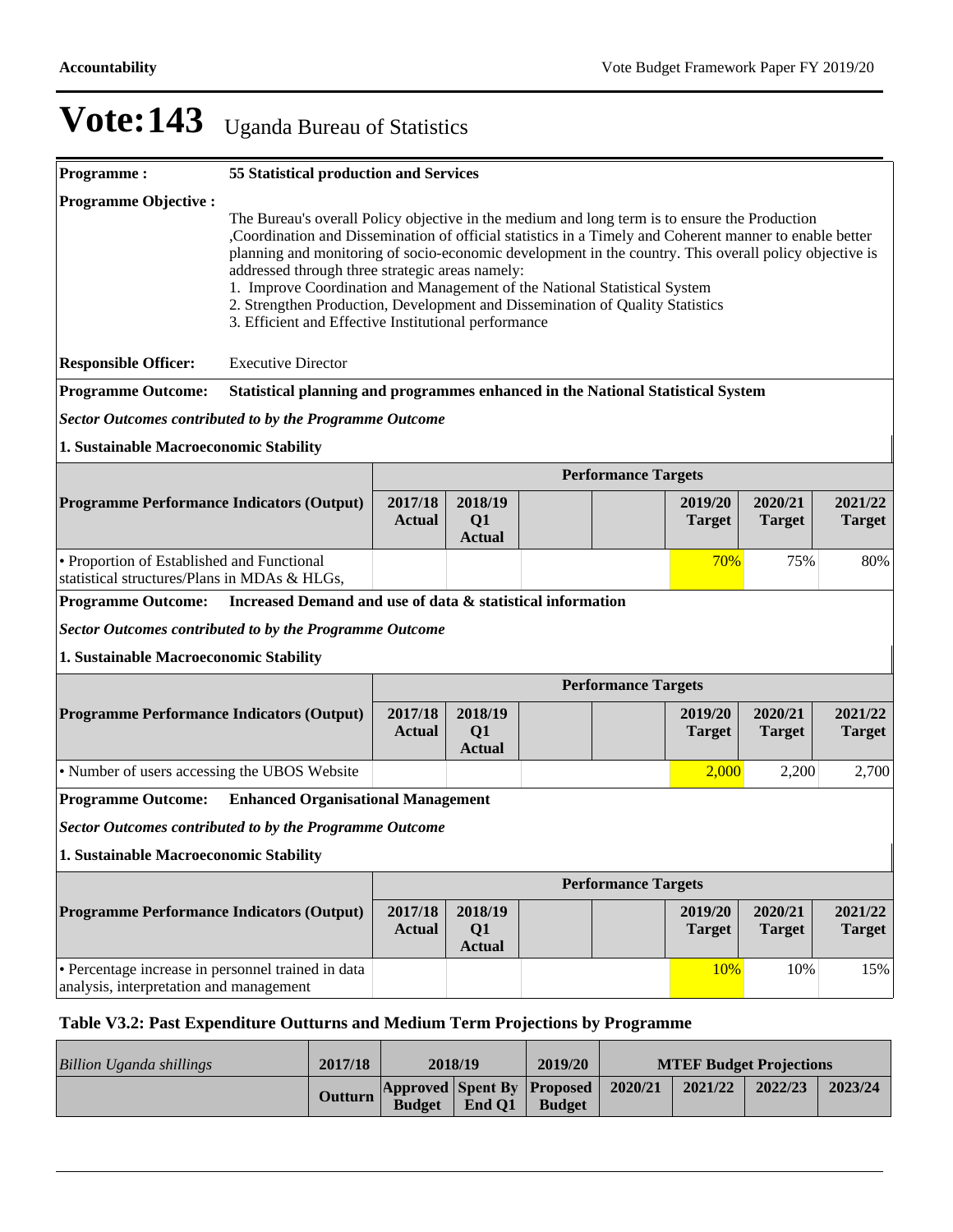| Vote :143 Uganda Bureau of Statistics  |        |        |        |        |        |        |        |        |
|----------------------------------------|--------|--------|--------|--------|--------|--------|--------|--------|
| 55 Statistical production and Services | 51.487 | 49.420 | 12.087 | 49.420 | 56.318 | 61.860 | 68.408 | 76.160 |
| Total for the Vote                     | 51.487 | 49.420 | 12.087 | 49.420 | 56.318 | 61.860 | 68.408 | 76.160 |

#### **V4: SUBPROGRAMME PAST EXPENDITURE OUTTURNS AND PROPOSED BUDGET ALLOCATIONS**

#### **Table V4.1: Past Expenditure Outturns and Medium Term Projections by SubProgramme**

| <b>Billion Uganda shillings</b>                   | 2017/18        | 2018/19               |                                          | 2019/20                          | <b>Medium Term Projections</b> |         |         |         |
|---------------------------------------------------|----------------|-----------------------|------------------------------------------|----------------------------------|--------------------------------|---------|---------|---------|
|                                                   | Outturn Budget | <b>Approved</b> Spent | $\mathbf{B}\mathbf{y}$<br><b>End Sep</b> | <b>Proposed</b><br><b>Budget</b> | 2020/21                        | 2021/22 | 2022/23 | 2023/24 |
| Programme: 55 Statistical production and Services |                |                       |                                          |                                  |                                |         |         |         |
| 0045 Support to UBOS                              | 18.226         | 15.409                | 3.741                                    | 15.409                           | 18.491                         | 18.491  | 18.491  | 18.491  |
| 01 Population and Social Statistics               | 2.288          | 2.655                 | 0.732                                    | 2.630                            | 2.953                          | 3.416   | 3.964   | 4.616   |
| 02 Macro economic statistics                      | 5.255          | 5.339                 | 1.421                                    | 4.151                            | 5.680                          | 6.521   | 7.514   | 8.691   |
| 03 Business and Industry Statistics               | 2.798          | 2.330                 | 0.617                                    | 2.608                            | 3.782                          | 4.360   | 5.045   | 5.857   |
| 04 Statistical Coordination Services              | 2.146          | 1.689                 | 0.436                                    | 1.691                            | 1.856                          | 2.092   | 2.368   | 2.693   |
| 05 District Statistics and Capacity Building      | 1.857          | 1.553                 | 0.410                                    | 1.444                            | 1.572                          | 1.748   | 1.952   | 2.189   |
| 06 Information Technology Services                | 2.129          | 2.111                 | 0.423                                    | 2.071                            | 2.316                          | 2.604   | 2.940   | 3.334   |
| 07 Administrative Services                        | 7.331          | 6.916                 | 1.551                                    | 6.744                            | 7.848                          | 8.973   | 10.300  | 11.870  |
| 08 Communication and Public Relations             | 1.032          | 1.392                 | 0.278                                    | 1.410                            | 1.564                          | 1.786   | 2.048   | 2.358   |
| 09 Financial Services                             | 2.107          | 2.150                 | 0.559                                    | 2.282                            | 2.403                          | 2.773   | 3.213   | 3.734   |
| 10 Internal Audit Services                        | 0.729          | 0.770                 | 0.200                                    | 0.762                            | 0.856                          | 0.981   | 1.129   | 1.304   |
| 11 Social Economic Surveys                        | 3.007          | 2.776                 | 0.712                                    | 2.657                            | 2.912                          | 3.384   | 3.945   | 4.613   |
| 12 Agriculture and Environmental Statistics       | 2.090          | 3.172                 | 0.770                                    | 4.293                            | 2.805                          | 3.283   | 3.852   | 4.531   |
| 13 Geo - Information Services                     | 0.807          | 1.158                 | 0.237                                    | 1.267                            | 1.277                          | 1.446   | 1.646   | 1.880   |
| <b>Total For the Programme: 55</b>                | 51.803         | 49.420                | 12.087                                   | 49.420                           | 56.318                         | 61.860  | 68.408  | 76.160  |
| Total for the Vote: 143                           | 51.803         | 49.420                | 12.087                                   | 49.420                           | 56.318                         | 61.860  | 68.408  | 76.160  |

### **Table V4.2: Key Changes in Vote Resource Allocation**

| Major changes in resource allocation over and above the<br>previous financial year | Justification for proposed Changes in Expenditure and<br><b>Outputs</b> |  |  |  |  |  |  |
|------------------------------------------------------------------------------------|-------------------------------------------------------------------------|--|--|--|--|--|--|
| <b>Vote :143 Uganda Bureau of Statistics</b>                                       |                                                                         |  |  |  |  |  |  |
| Programme: 55 Statistical production and Services                                  |                                                                         |  |  |  |  |  |  |
| Output: 72 Government Buildings and Administrative Infrastructure                  |                                                                         |  |  |  |  |  |  |
| Change in Allocation (UShs Bn):<br>0.020                                           | Construction of Entebbe data center                                     |  |  |  |  |  |  |
| Output: 75 Purchase of Motor Vehicles and Other Transport Equipment                |                                                                         |  |  |  |  |  |  |
| Change in Allocation (UShs Bn):<br>(0.087)                                         | It was a one off procurement                                            |  |  |  |  |  |  |
| Output: 76 Purchase of Office and ICT Equipment, including Software                |                                                                         |  |  |  |  |  |  |
| Change in Allocation (UShs Bn):<br>(0.200)                                         | No procurement is required this financial Year                          |  |  |  |  |  |  |

### **Table V4.3: Major Capital Investment (Capital Purchases outputs over 0.5Billion)**